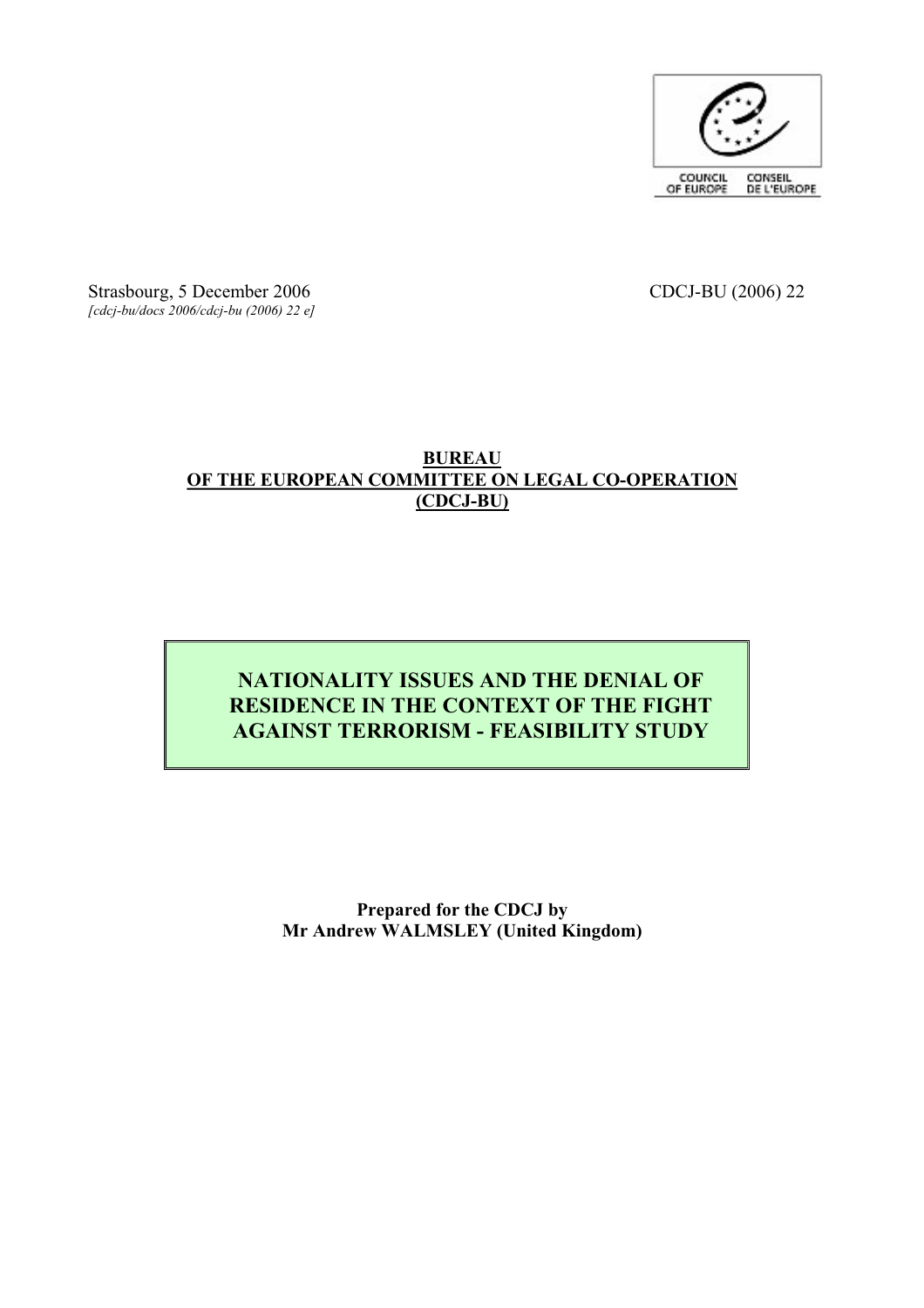# **NATIONALITY ISSUES AND THE DENIAL OF RESIDENCE IN THE CONTEXT OF THE FIGHT AGAINST TERRORISM**

# **Table of Contents**

| 2. INTERNATIONAL PROVISIONS ON JURISDICTION FOR TERRORISM                |  |
|--------------------------------------------------------------------------|--|
| 2.2. REMOVAL OF ALLEGED FOREIGN TERRORISTS FROM THE NATIONAL TERRITORY 6 |  |
|                                                                          |  |
|                                                                          |  |
|                                                                          |  |
|                                                                          |  |
|                                                                          |  |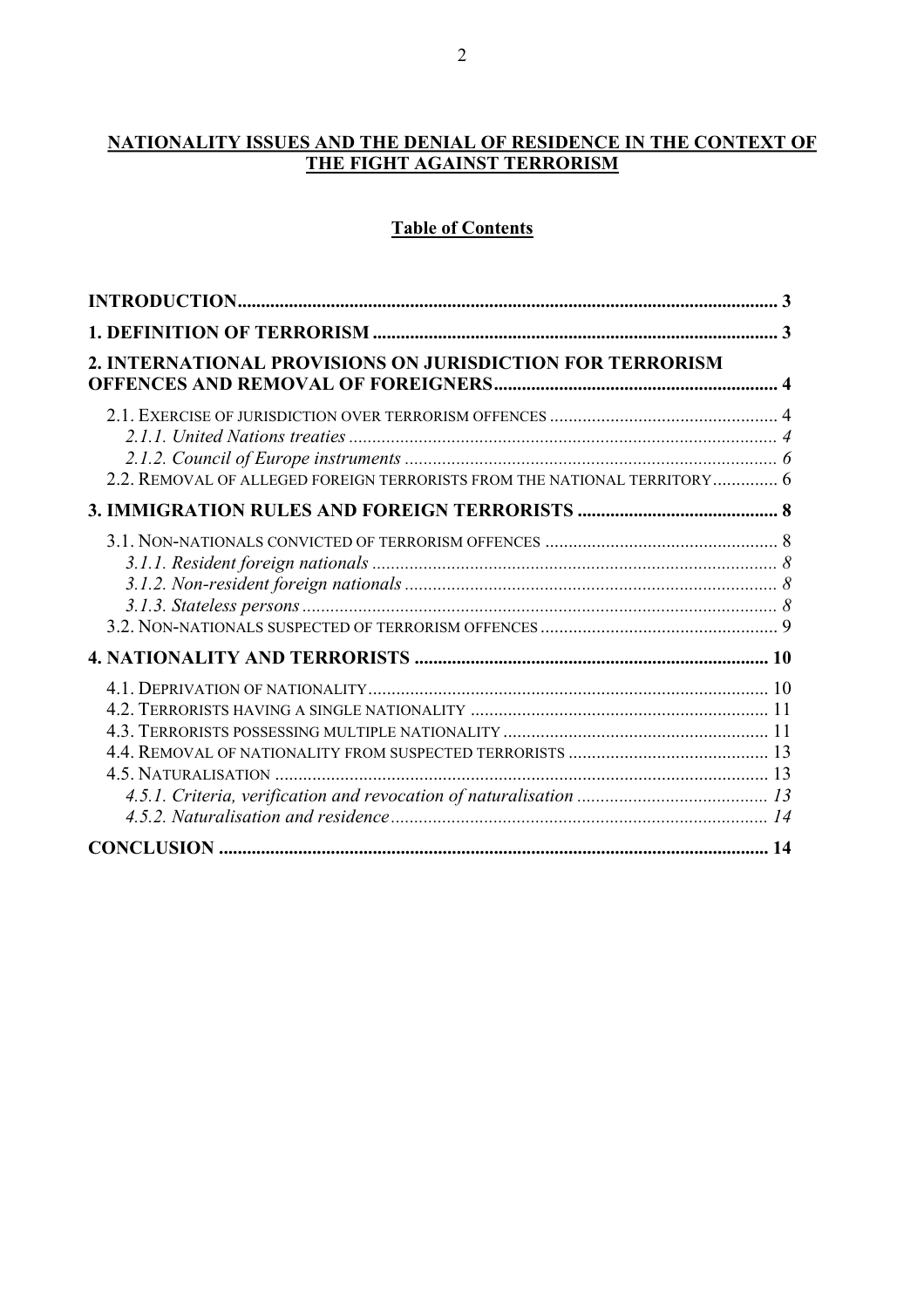#### **Introduction**

This Study has been carried out for the attention of the European Committee of Legal Co-operation (CDCJ) in order to consider the Council of Europe's possible action with regard to residence and nationality of persons susp identify the issues where Council of Europe legal instruments could be used in order to eliminate gaps in the existing international/ European legal regulation and to harmonise approaches in the Council of Europe member states. The Study analyses the existing international and European legal standards and relevant national regulation and practices.

Some countries, especially those which have been the victims of terrorism recently, frequently or both, have either just changed their immigration and nationality laws or are at present considering amending them. For examp of residence if it is considered that the deprivation of such is conducive to the public good. Loss of nationality and the right of residence would then allow the United Kingdom to legally remove the individual from the country. These legislative proposals do not restrict this sort of deprivation solely to terrorists but terrorism is obviously one of the main reasons why such changes in legislation are being considered.

The Study starts with a brief overview of the definition of terrorism and analysis of international law provisions regarding exercise of jurisdiction over terrorists and removal of foreigners from the national territory. It continues with a discussion of international instruments dealing with the stay<br>and removal of foreigners before proceeding to its main part – analysis of national immigration and<br>nationality laws reg the Council of Europe's possible future action on nationality and immigration aspects in the fight against terrorism.

#### **1. Definition of Terrorism**

Terrorism can be defined as a systematic use of violence to create a general climate of fear in a population in the hope of bringing about a particular political objective. Terrorism has been practised by political organisations with both right and left objectives, by nationalistic and religious groups, by revolutionaries and even by State institutions such as armies, intelligence services, and the police. However, terrorism is not regarded in the prosecution of individuals as a political offence but, instead, as a highly offensive criminal offence.

Definitions of terrorism are usually complex and controversial, and, because of the inherent ferocity and violence of terrorism, the term in its popular usage has developed an intense stigma. The term "terrorism" was first used in the 1790s to refer to the terror used during the French Revolution by the revolutionaries against their opponents. Then terrorism implied an act of violence by a State against its domestic enemies. However, since the  $20<sup>th</sup>$  century the term has been applied most frequently to violence aimed, either directly or indirectly, at governments in an effort to influence policy or topple an existing regime. Furthermore, terrorism has taken place in most countries of the world, either by the country's nationals or foreign persons or both. The extent of terrorism and the nature of those people who have acted as terrorists have prompted international organisations like the United Nations and and fight against terrorism.

<sup>1</sup> Immigration, Asylum and Nationality Act 2006, see in particular Section 56 'Deprivation of citizenship' and Section 57 'Deprivation of right of abode'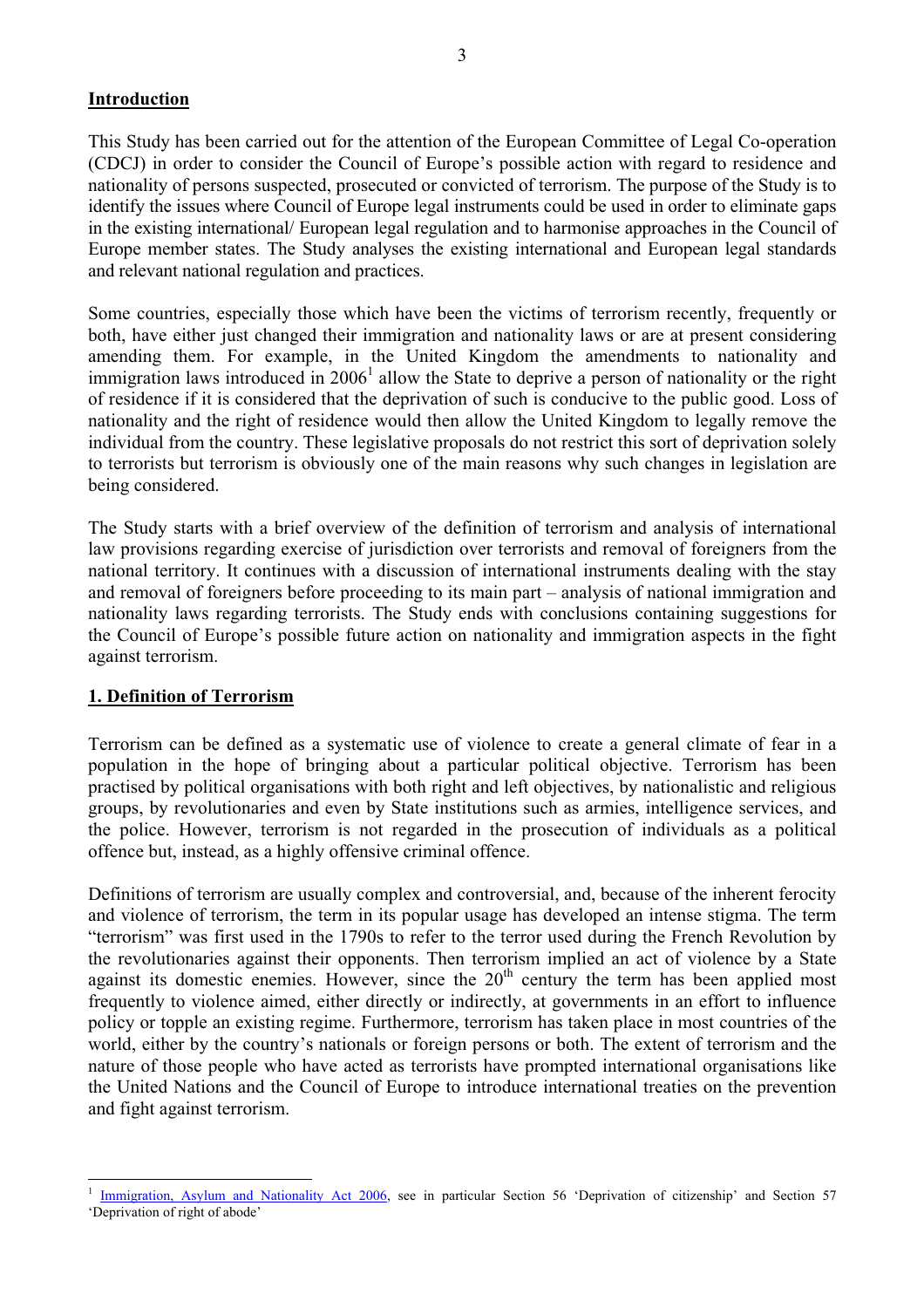Terrorism is not legally defined in all jurisdictions: the national legal definitions that do exist, however, generally share some common elements. Terrorism involves the use or threat of violence and seeks to create fear, which it relies on fear distinguishes terrorism from both conventional and guerrilla warfare. Although conventional military forces invariably engage in psychological warfare against the enemy, their principal means of victory is strength of arms. Similarly, guerrilla forces, which often rely on acts of terror and other forms of propaganda, aim at military victory and occasionally succeed. Terrorism proper is thus the systematic use of violence to generate fear, and thereby to achieve political goals, when direct military victory is not possible. This has led to some social scientists to refer to guerrilla warfare as the "weapon of the weak" and terrorism as the "weapon of the weakest", and a person found guilty of the offence is likely to receive a lengthy prison sentence.

In order to attract and maintain the publicity necessary to generate widespread fear, terrorists must engage in increasingly dramatic, violent, and high-profile attacks. These have included hijackings, hostage takings, kidnappings, car bombings, and, frequently, suicide bombings. Although apparently random, the victims and members of the civilian population are familiar and in which they feel at ease. The goal of terrorism generally is to destroy the public's sense of security in the places most familiar to them. Major targets sometimes also include buildings or other locations that are important economic or political symbols, such as embassies or military installations. The hope of the terrorist is that sense of terror these acts engender will induce the population to pressure political leaders towards a specific political end.

### **2. International provisions on jurisdiction for terrorism offences and removal of foreigners**

Alleged terrorists could be arrested in the country in which the terrorism offence in question has<br>been committed, in the country of their nationality or habitual residence, or in a third country.<br>Before discussing nationa necessary to clarify the obligations of States with regard to prosecution of perpetrators of terrorism offences.

The main interest of the States, and the international community in general, concerning the suppression of terrorism is to ensure that terrorism offences are prosecuted efficiently. Various international treaties stipulate the conditions in which the States have jurisdiction and should prosecute the terrorists or extradite them to other countries that are willing to prosecute. However, there could also be a situation where <u>no country</u> is willing to prosecute the suspected terrorist and the country where the suspected terrorist is found or resides merely seeks to remove him/her from the national territor

#### **2.1. Exercise of jurisdiction over terrorism offences**

#### *2.1.1. United Nations treaties*

The first United Nations treaty to be mentioned concerning the fight against terrorism is the Convention on the Prevention and Punishment of Crimes against Internationally Protected Persons of 14 December 1973. This Convention does not refer to "terrorism" explicitly but deals with "murder, kidnapping or other attack" on "internationally protected persons".

According to Article 3 of the Convention on jurisdiction one of the following countries has the responsibility to prosecute the alleged offender: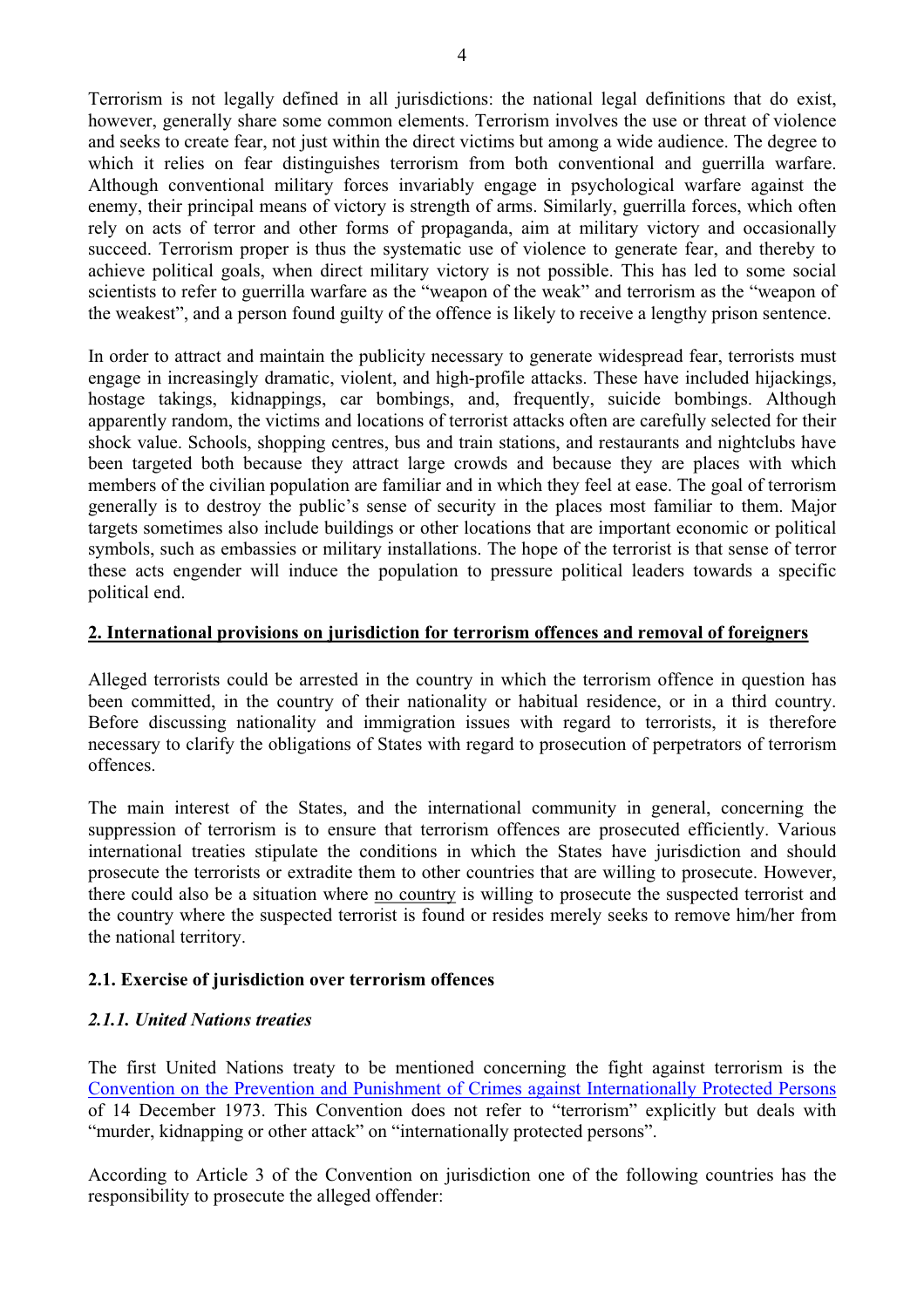- 
- 
- the country in which the crime took place;<br>
the country of which the offender is a national;<br>
the country whose representative has been the victim; or
- the country in which the offender is found and from which he/she is not extradited to the country of perpetration of the crime.

The next relevant United Nations international treaty is the International Convention against the Taking of Hostages of 18 December 1979. This Convention in its Article 5 requires the States to establish their jurisdiction over the hostage-taking offences, which are committed:

- 
- in its territory or on board a ship or aircraft registered in that State; by any of its nationals or, if that State considers it appropriate, by those stateless persons who have their habitual residence in its territory;<br>- in order to compel that State to do or abstain from doing any act; or
- 
- with respect to a hostage who is a national of that State, if that State considers it appropriate.<br>- where the alleged offender is present in its territory and it does not extradite him to the country of perpetration of
- 

The later International Convention for the Suppression of Terrorist Bombings of 12 January 1998 uses the term "terrorist" explicitly. It deals with terrorist bombings involving an international element. According to Article 3, this Convention does not apply to purely domestic cases where the offence is committed with of that State, the alleged offender is found in the territory of that State and no other State has a basis to exercise jurisdiction.

The jurisdictional matters are dealt with in Article 6 which requires the State Parties to establish jurisdiction over the bombing offences when:<br>- the offence is committed in the territory of that State; or

- 
- the offence is committed on board a vessel flying the flag of that State or an aircraft which is registered under the laws of that State at the time the offence is committed; or
- the offence is committed by a national of that State.
- the offender is found in that State and he/she is not extradited to the country of perpetration of the crime.

- A State Party may also establish its jurisdiction when:<br>- the offence is committed against a national of that State; or
	- the offence is committed against a State or government facility of that State abroad, including an embassy or other diplomatic or consular premises of that State; or
	- the offence is committed by a stateless person who has his or her habitual residence in the
	- territory of that State; or the offence is committed in an attempt to compel that State to do or abstain from doing any act; or
	- the offence is committed on board an aircraft which is operated by the Government of that State.

Similar jurisdictional clauses are also included in the <u>International Convention for the Suppression</u><br>of the Financing of Terrorism of 9 December 1999 and the <u>International Convention for the</u><br>Suppression of Acts of Nucl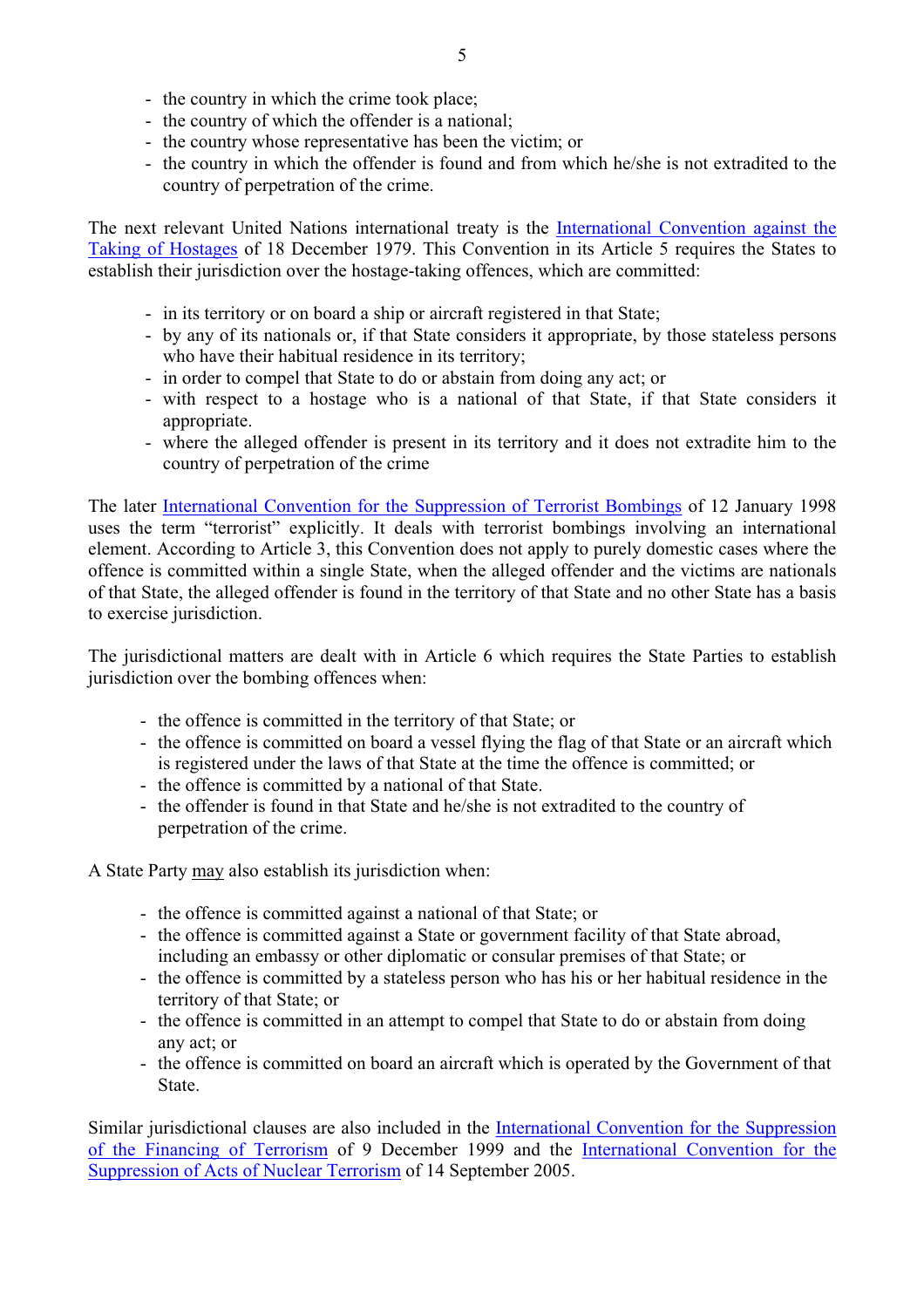## *2.1.2. Council of Europe instruments*

The European Convention on the Suppression of Terrorism adopted by the Council of Europe on 27 January 1977 requires in Article 6 a Contracting State to establish its jurisdiction over the offences covered by this Convention if the suspected offender is present in its territory and it does not extradite him/her

The recently adopted Council of Europe Convention on the Prevention of Terrorism</u> of 16 May 2005 contains in its Article 14 more detailed rules on jurisdiction similar to those of the United Nationals International Convent

### **2.2. Removal of alleged foreign terrorists from the national territory**

One of the purposes of the above-mentioned international treaties on the prevention and fight against terrorism is to ensure that terrorism is considered as an extraditable offence and to provide the legal base for extradition. The States are required to extradite terrorists to countries that are

willing to prosecute them and to provide all needed assistance in such prosecutions.<br>Deportation or expulsion of terrorists is not referred to in these treaties. However, references to the<br>removal of alleged terrorists fro *plan, support, or commit terrorist acts, or provide safe havens*" and "*Prevent those who finance, plan, facilitate or commit terrorist acts from using their respective territories for those purposes against other States or their citizens*".

Nevertheless, it has to be kept in mind that international treaties submit expulsion or deportation of aliens to certain safeguards in favour of the person concerned.

Thus, Article 13 of the International Covenant on Civil and Political Rights of 1966 stipulates:

"An alien lawfully in the territory of a State Party to the present Covenant may be expelled therefrom only in pursuance of a decision reached in accordance with law and shall, except where compelling reasons of national s

Also Protocol No. 7 to the Convention for the Protection of Human Rights and Fundamental Freedoms adopted by the Council of Europe on 22 November 1984 provides for similar legal guarantees with respect to the expulsion of aliens:<br>"*Article 1 – Procedural safeguards relating to expulsion of aliens* 

*1. An alien lawfully resident in the territory of a State shall not be expelled therefrom except in pursuance of a decision reached in accordance with law and shall be allowed:*

*a. to submit reasons against his expulsion,*<br>*b. to have his case reviewed, and*<br>*c. to be represented for these purposes before the competent authority or a person or persons designated by that authority.*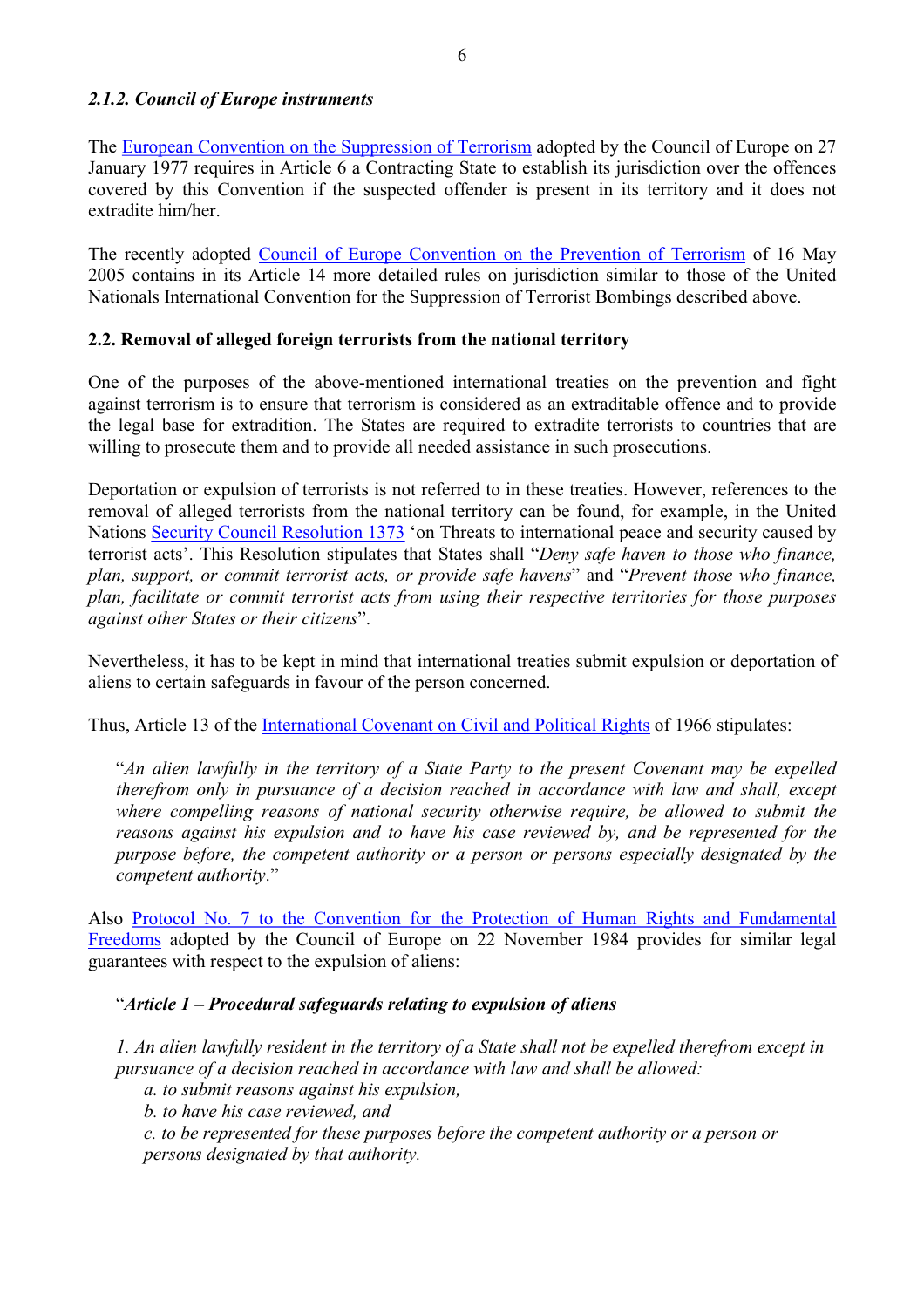2. An alien may be expelled before the exercise of his rights under paragraph 1.a, b and c of this Article, when such expulsion is necessary in the interests of public order or is grounded on reasons of national security.

The Council of Europe Parliamentary Assembly has stated the following with respect to measures within the framework of the fight against terrorism affecting movement or stay of foreigners (Parliamentary Assembly Resolution 1258 (2001) on Democracies facing Terrorism):

"*13. The Assembly expresses its conviction that introducing additional restrictions on freedom of movement, including more hurdles for migration and for access to asylum, would be an absolutely inappropriate response to the rise of terrorism, and calls upon all member states to refrain from introducing such restrictive measures.* "

Also the Council of Europe Committee of Ministers has expressed its views on this matter in the Guidelines of the Committee of Ministers of the Council of Europe on human rights and the fight against terrorism of 15 July 2002, which contain the following provisions with regard to the presence of a person on the national territory:

### "*XII. Asylum, return ("refoulement") and expulsion*

*1. All requests for asylum must be dealt with on an individual basis. An effective remedy must lie against the decision taken. However, when the State has serious grounds to believe that the person who seeks to be granted asylum has participated in terrorist activities, refugee status*

*must be refused to that person. 2. It is the duty of a State that has received a request for asylum to ensure that the possible return ("refoulement") of the applicant to his/her country of origin or to another country will not expose him/her to the death penalty, to torture or to inhuman or degrading*

treatment or punishment. The same applies to expulsion.<br>3. Collective expulsion of aliens is prohibited.<br>4. In all cases, the enforcement of the expulsion or return ("refoulement") order must be<br>carried out with respect fo

Concerning asylum seekers and refugees, the Committee of Ministers has recently adopted a specific instrument – Recommendation  $N^{\circ}$  R (2005) 6 on exclusion from refugee status in the context of Article 1 F of the Convention relating to the Status of Refugees of 28 July 1951. This Recommendation calls for a restrictive interpretation of the 1951 Convention clauses concerning rejection of asylum seekers on the grounds provided in the Convention related to criminal activities of the applicant.

Finally, it should be mentioned that on 4 May 2005 the Committee of Ministers of the Council of Europe adopted Twenty Guidelines on forced return that apply to all categories of persons subject to removal proceedings from possible interference with the returnee's right to respect for family and/or private life is<br>proportionate with and in pursuance of a legitimate aim. If the state of return is not the state of<br>origin, the removal order sho the state to which the person is returned will not expel him/her to a third state where he/she would be exposed to grave risks such as torture or inhuman or degrading treatment.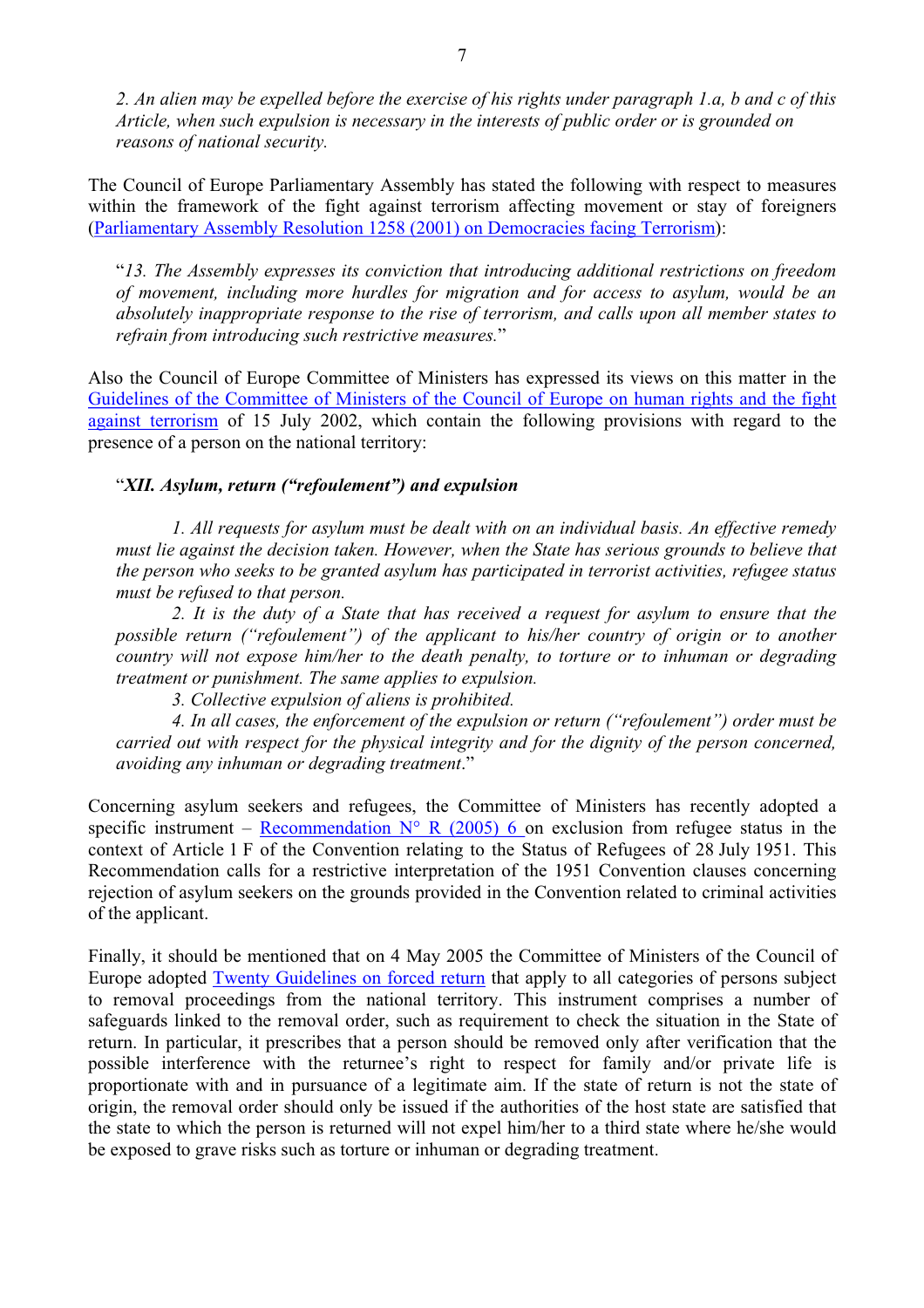#### **3. Immigration rules and foreign terrorists**

#### **3.1. Non-nationals convicted of terrorism offences**

#### *3.1.1. Resident foreign nationals*

If a non-national who is resident in a certain country is arrested and convicted for terrorism, this country may wish to consider what to do with him/her when the prison sentence is served. In most cases the country will decide to remove such a person's right to residence and then deport him/her to the country of his/her

In one case, not involving terrorism, a British national was deported from Australia following his latest conviction as a paedophile sex offender. The man spent his early childhood at an orphanage in Britain and was sent t seem to be down to his birth in the United Kingdom and there was some opposition to his deportation to the United Kingdom when he was 67 years old, 57 years after he had left his country of birth<sup>2</sup>.

Could there be a similar opposition to the deportation of a convicted terrorist to his/her country of nationality? This would depend upon how long the individual has been living in the country in which he/she committed the turned him/her into a terrorist. I would not think that the terrorist should be deported if he/she has<br>been living in the country in which the terrorism offence was committed longer than he/she has<br>previously lived in his/ consequences and consider why an individual whose family had been previously accepted as immigrants had become a terrorist.

#### *3.1.2. Non-resident foreign nationals*

In a case where the foreign national is not resident in the country in which he/she has been convicted for terrorism, then there seems to be no reason why he/she should not be deported to his country of origin when the imprisonment has ended. The country of which he/she is a national may well wish such a criminal not to be returned to them but there is no reason why deportation should not take place. In this case, the person's terrorist activities are more likely to have been arranged in his/her country of origin than in the country in which he/she was convicted.

There can also be a more complicated situation where the convicted terrorist has been previously resident in a third country. In this situation, the question arises whether the terrorist should be deported, after serving the sentence, to the country of his/her nationality or rather to the country of his/her residence.

#### *3.1.3. Stateless persons*

People are stateless if they do not have the nationality of any country. In many cases this is because they have been born in a country where the law does not grant them nationality by birth because the

<sup>&</sup>lt;sup>2</sup> Further details of his case can be read in "The Guardian" on-line publications of  $30$  July 2005 and  $31$  July 2005.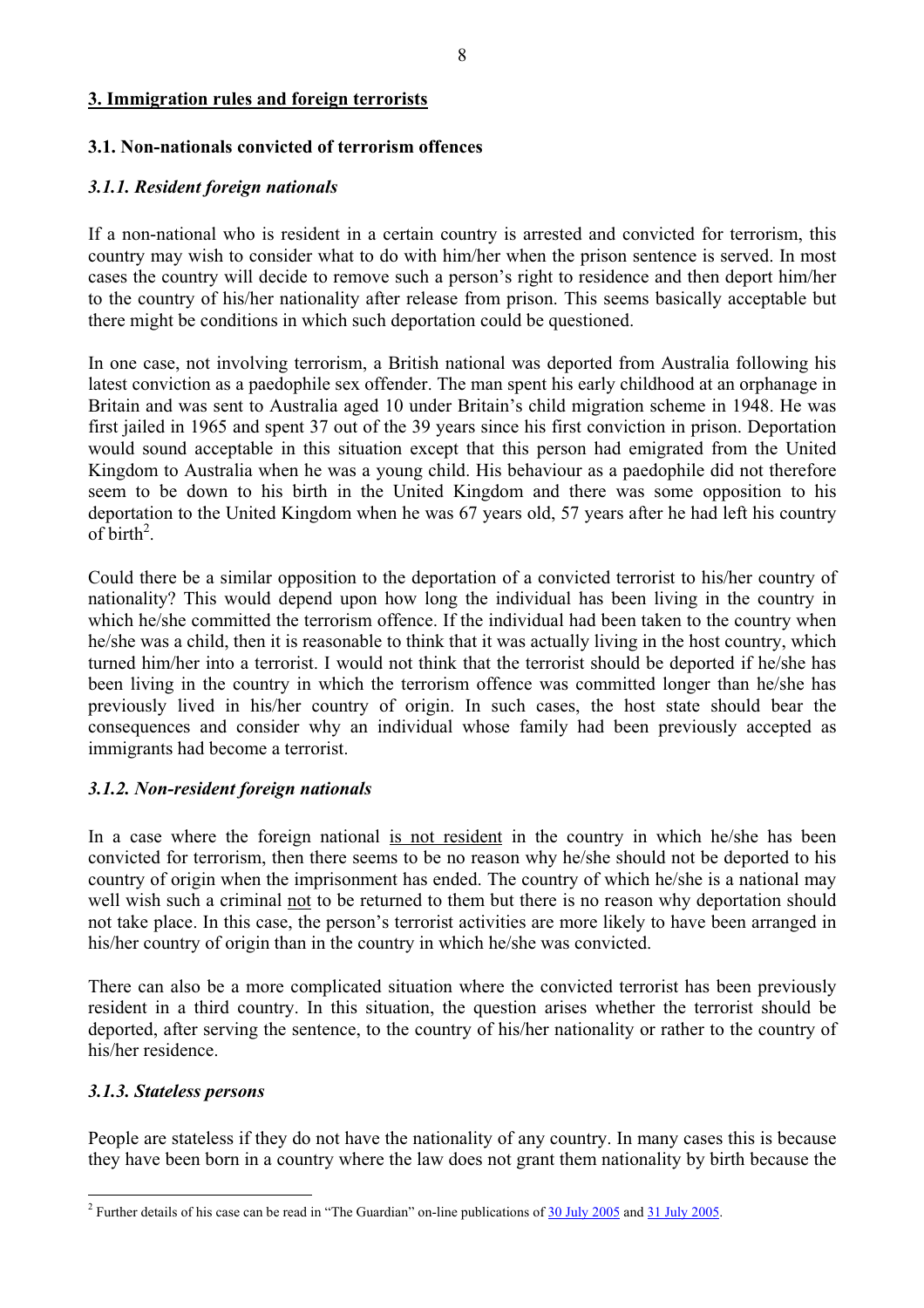parents were foreign nationals, but the child does not acquire the nationality of one of the parents because he/she is born abroad. In the British Nationality Act 1983, for example, a child born abroad only acquires British nationality if one of the parents is a British national other than by descent. If the parent who is British national was also born abroad then the child will not acquire British nationality except in special circumstances. In this situation, if the child does not acquire the

nationality of the country in which he/she was born then he/she becomes stateless at birth.<br>If such a stateless person is convicted as a terrorist, it would not be possible to deport him/her as he/she will have no country to receive this person either.

A person can also be regarded as being stateless because he/she fled the country of origin of which he/she was a national. They would then have obtained a travel document from the country to which they went and could then be sent back to them.

It should be possible to discuss deporting the terrorist back to the country of which he/she was a national with that country but whether or not to do so would depend upon why the individual fled that country. It is possib to the country of origin.

### **3.2. Non-nationals suspected of terrorism offences**

Foreign nationals or stateless persons could also be merely suspected of being terrorists but the country may be refraining from their prosecution (because it may have no jurisdiction or consider that prosecution cannot be successful) and seek instead their removal from the territory. If another country, which has jurisdiction and is willing to prosecute, submits the extradition request

concerning such an individual then the issue is no longer that of immigration but of international cooperation in criminal matters.<br>However, there might also be cases where the extradition is not requested. In such cases the country

in which the foreign nationals are living might well want them to leave, but it would be difficult to justify their deportation solely on the grounds of suspicion of being terrorists.

Suspicion of being involved in terrorism should not in itself allow the state to deport a person. In most states the person would have to be convicted to be subject to deportation. If there is suspicion<br>about the person's involvement in terrorism and the state has jurisdiction, it should prosecute the<br>alleged offender rat the countries affected by the terrorism offence in question to determine the one that is best placed to ensure effective prosecution, and the suspected terrorist should be extradited to that country.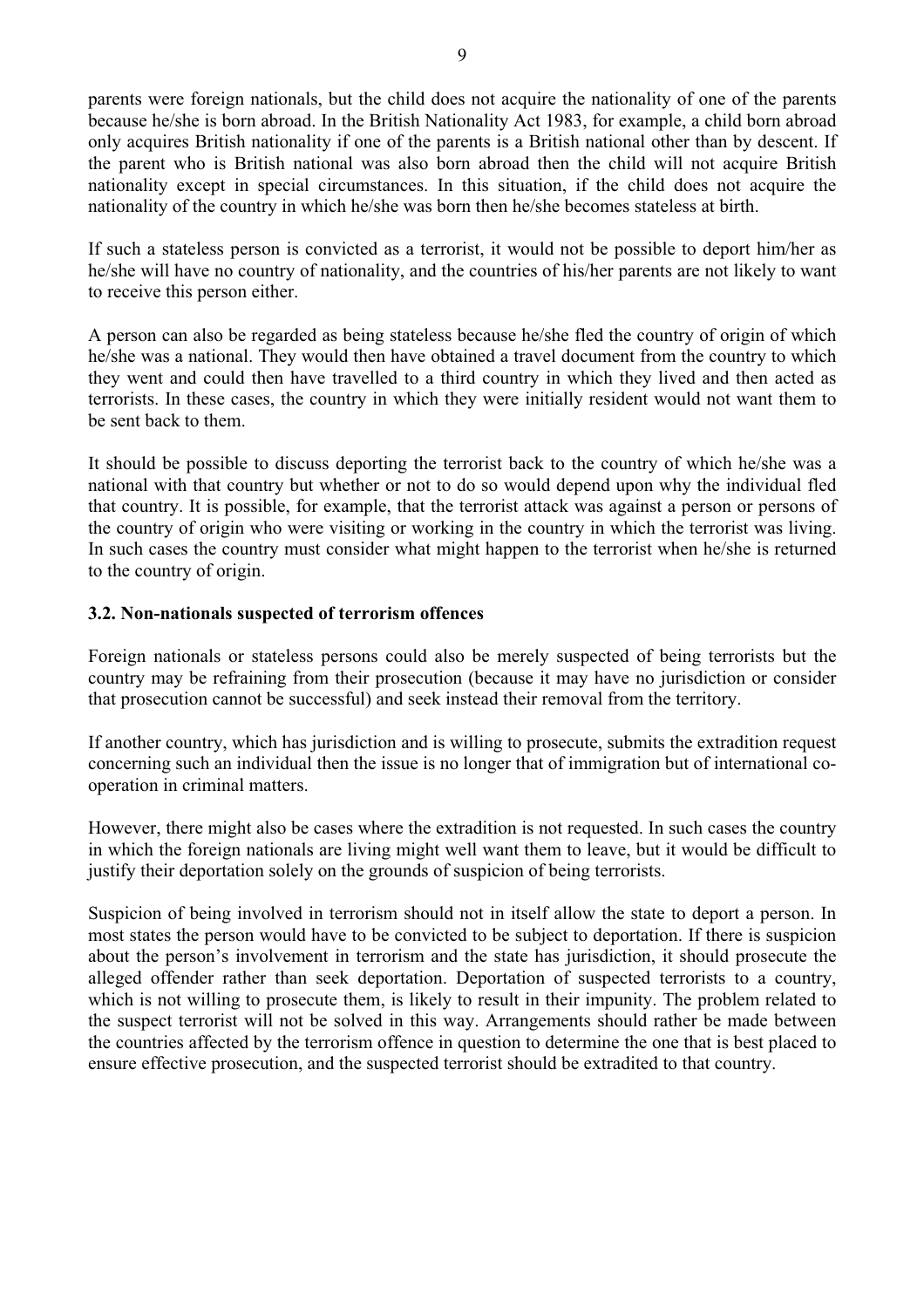### **4. Nationality and residence of terrorists**

#### **4.1. Deprivation of nationality**

Deportation or expulsion of own nationals is prohibited under international treaties and national law. Therefore, in certain cases a state might consider depriving a terrorist of his/her nationality with the view to enable his/her subsequent deportation or to prevent such a person from entering its territory.<br>The loss of nationality is regulated in Article 7 of the European Convention on Nationality adopted

by the Council of Europe in 1997. One of the possible grounds for the loss of nationality that could in theory be applied to terrorists is the following:

#### **"***Article 7 – Loss of nationality ex lege or at the initiative of a State Party*

*1. A State Party may not provide in its internal law for the loss of its nationality ex lege or at the initiative of the State Party except in the following cases: … d conduct seriously prejudicial to the vital interests of the State Party … "*

According to paragraph 3 of this article of the Convention, the deprivation of nationality in this case must not result in a person's statelessness.

However, the Explanatory Report to the Convention appears to suggest that this ground for deprivation of nationality cannot be invoked with respect to terrorism:

*"67. The wording "conduct seriously prejudicial to the vital interests of the State Party" is drawn from Article 8, paragraph 3.a.ii of the 1961 Convention on the Reduction of* **Statelessness**. Such conduct notably includes treason and other activities directed against the vital interests of the State concerned (for example work for a foreign secret service) but <u>would</u> not include criminal offen

68. Furthermore, the 1961 Convention stipulates that conduct seriously prejudicial to the vital<br>interests of the State can constitute a ground for deprivation of nationality only if it is an<br>existing ground for deprivation *signature, ratification or accession, the State specifies it will retain."*

The nationality laws of many European States contain no reference to the loss of nationality through a conviction for terrorism or any other crime. The laws of some countries also specify that no one can be arbitrarily deprived of his/her nationality. However, there are countries whose nationality laws do contain provisions on the loss of nationality

that could apply to terrorists. Moreover, certain nationality laws providing for such cases of the loss of nationality do not contain any reference to not removing the nationality if the person is to become stateless.

Some of the grounds for the loss of nationality found in national laws that could apply to terrorists are:

- causing harm to the security of the state;
- conviction of a person resident abroad of a grave crime against the state, provided that he/she does not become stateless;
- attempting to forcibly change the constitutional order of the state;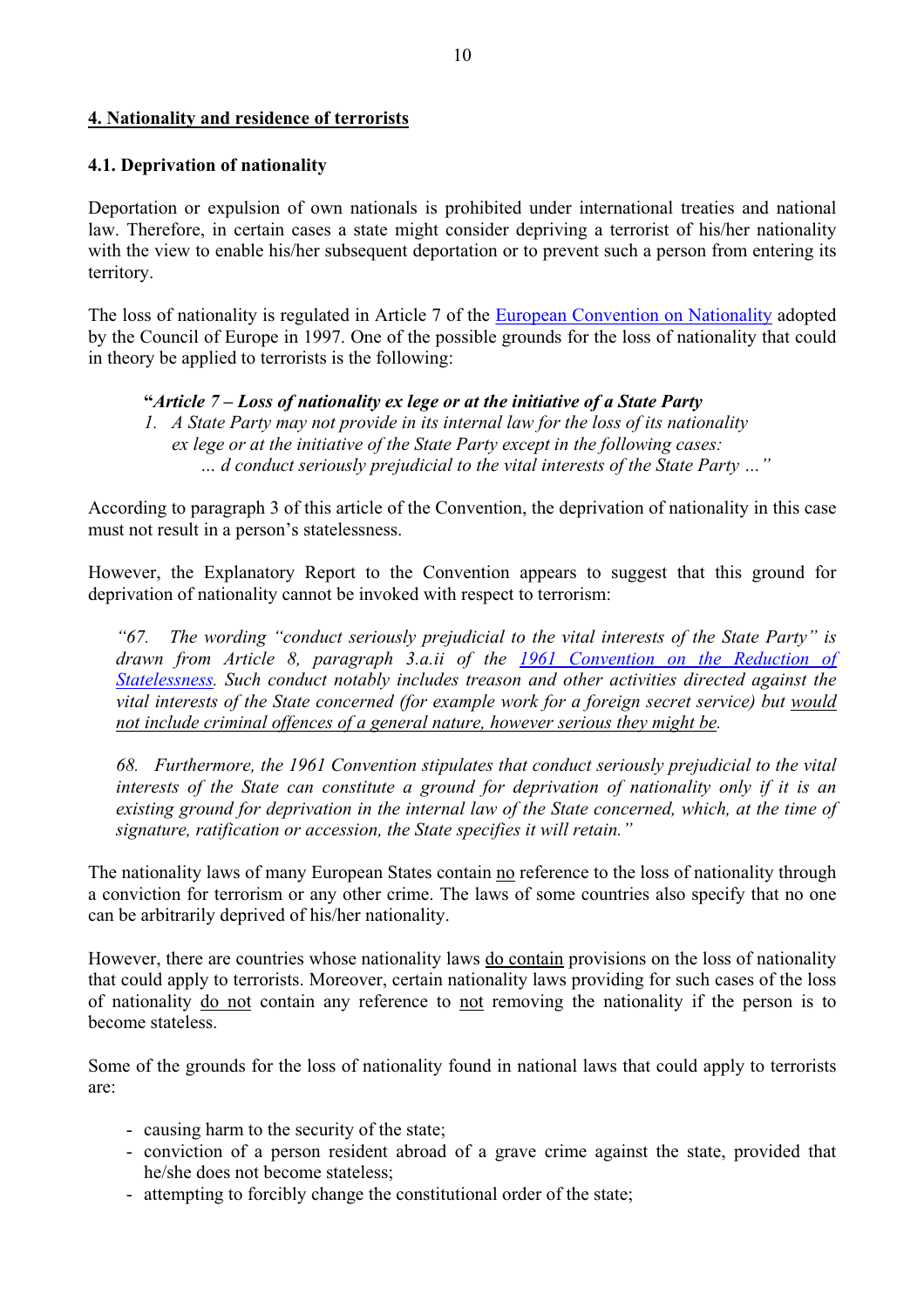- committing an act constituting a breach of allegiance to the state;
- membership of a person normally resident abroad in an association pursuing objectives that may seriously undermine social or economic structure of the state, or convicting such a person for an offence involving breach of allegiance to the state;
- conviction of a person of planning, organising, financing, aiding and abetting or committing terrorist acts in any manner whatsoever, or of providing shelter to organisers, perpetrators or participants of terrorist activ
- 
- conviction of a grave crime against the state.

# **4.2. Terrorists having a single nationality**

In the case where the terrorist has been convicted in the State of his/her sole nationality, it is quite likely that other States will not want to accept a convicted terrorist on their territory after serving his/her sentence. The convicted terrorist will have to remain in the country of his/her nationality after serving the prison sentence. From this point of view, the legal provisions stipulating that the person does not become stateless as a result of deprivation of nationality on one of the abovementioned grounds appear to be fully justified, not only from the point of view of the prevention of statelessness but also because rendering such persons stateless is not likely to lead to any changes with respect to their residence.

If the terrorist was convicted abroad the State of his/her nationality might want to remove his/her nationality whilst he/she is in prison, so that this person could be prevented from returning to his/her country of nationality. If the terrorist had been resident in the country where the terrorism offence was committed and the conviction took place, the situation and reasoning can be similar to the one discussed above in Chapter 3.1.1. with respect to deportation to the person's State of

nationality in circumstances where the justification of such deportation may be challenged.<br>However, the question is whether the State of nationality could act to prevent such deportation by removing its nationality from t suggest that the convicted terrorist remains in his/her country of residence after serving the prison sentence, the provisions of the European Convention on Nationality should be kept in mind and they do not allow for deprivation of nationality resulting in statelessness in these conditions.

#### **4.3. Terrorists possessing multiple nationality**

The convicted terrorist may have acquired two or more nationalities at birth because, for example, of the difference in the parents' nationality or due to birth to foreign parents in a State applying *ius soli* principle, or by acquiring nationality of the country of new residence without having to give up his/her exi

- removing his/her nationality with a view to either: deporting the convicted terrorist to the country of his/her other nationality after serving his/her sentence; or
	- preventing the convicted terrorist from entering its territory or being deported to it after serving his/her sentence.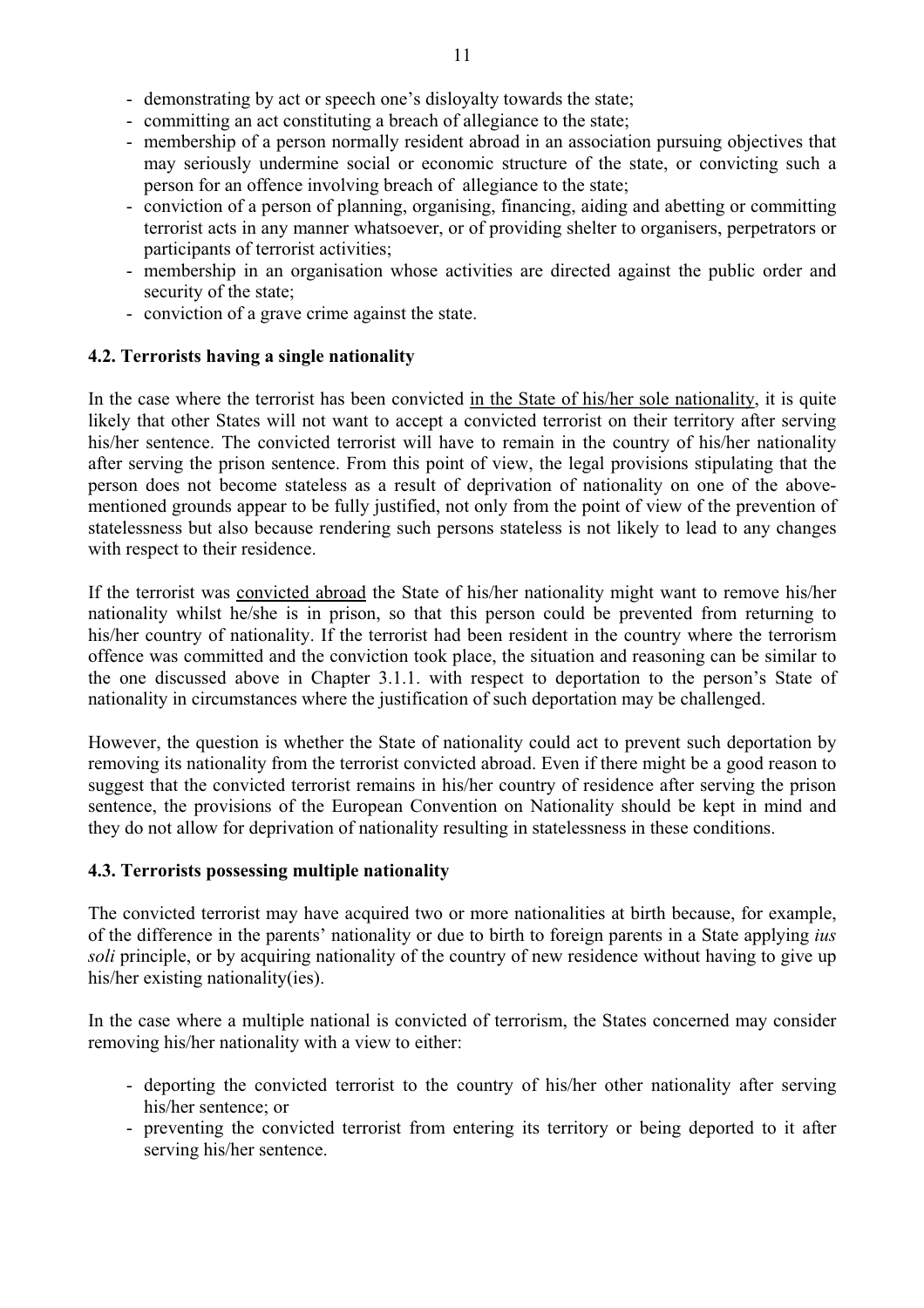However, one has to keep in mind that also the other country(ies) whose nationality(ies) the convicted terrorist possesses may want to remove its (their) nationality from the terrorist. If all the countries concerned depri nationality resulting in a person's statelessness.

There does not appear to be a reason why a person of multiple nationalities should lose the nationality of one country when other individuals convicted of terrorism would not lose their single nationality. In any case there should surely be discussions between the countries of which the individual is a national on this matter. They should discuss which nationalities are to be lost and where the individual is going to remain or be deported to after the imprisonment is over.

As discussed in the previous chapter on immigration, I believe that the States should bear the consequences for the situations where their residents have become terrorists. Therefore, the State where the convicted terrorist habitually resided before his/her conviction should not seek depriving<br>him/her of its nationality. Such a State has no reason to try to hand this person over to the State of<br>his/her other nati held responsible for the fact that this person has become terrorist. If the terrorist has been convicted abroad (in the State of the terrorist's other nationality or in a third country), the State of his/her nationality and residence should accept him/her after serving the sentence.

As to the State of the terrorist's nationality where this person is not resident, its willingness to deprive the terrorist of its nationality and to deport him/her after serving his/her sentence to the State of his/her residence and other nationality may be justified. Likewise, this State whose nationality the terrorist possesses but in which he/she is not resident may have a good reason to remove its nationality from a invoke legal provisions concerning the lack of effective links in order to withdraw its nationality.

Finally, if the terrorist has been convicted in a third country, this third country should have the possibility to deport the terrorist, after serving his/her sentence, to the State of his/her nationality and residence. For this reason, it is clearly necessary that the State of terrorist's residence does not<br>deprive him/her of its nationality.<br>At the beginning of the 1990s, many States in Europe were single nationality coun

special circumstances. For example, Germany, Finland and Sweden were basically single nationality countries at the beginning of the 1990s but since then they have changed their nationality laws and accept dual nationality. national but whose mother was a British national, the child would have become a dual national at birth. The parents might have wished the child to lose British nationality but under the British Nationality Act an individual cannot lose British nationality until he/she is 18 years of age or more.<br>In some countries, the fact that the child had the nationality of another country could prevent<br>him/her from acquiring that parent's country. For this reason, many European countries have now accepted dual nationality which a child

acquires at birth. Whilst this has not been based upon terrorism the existence of multiple nationality gives now those countries the opportunity to remove their nationality from the terrorist. The same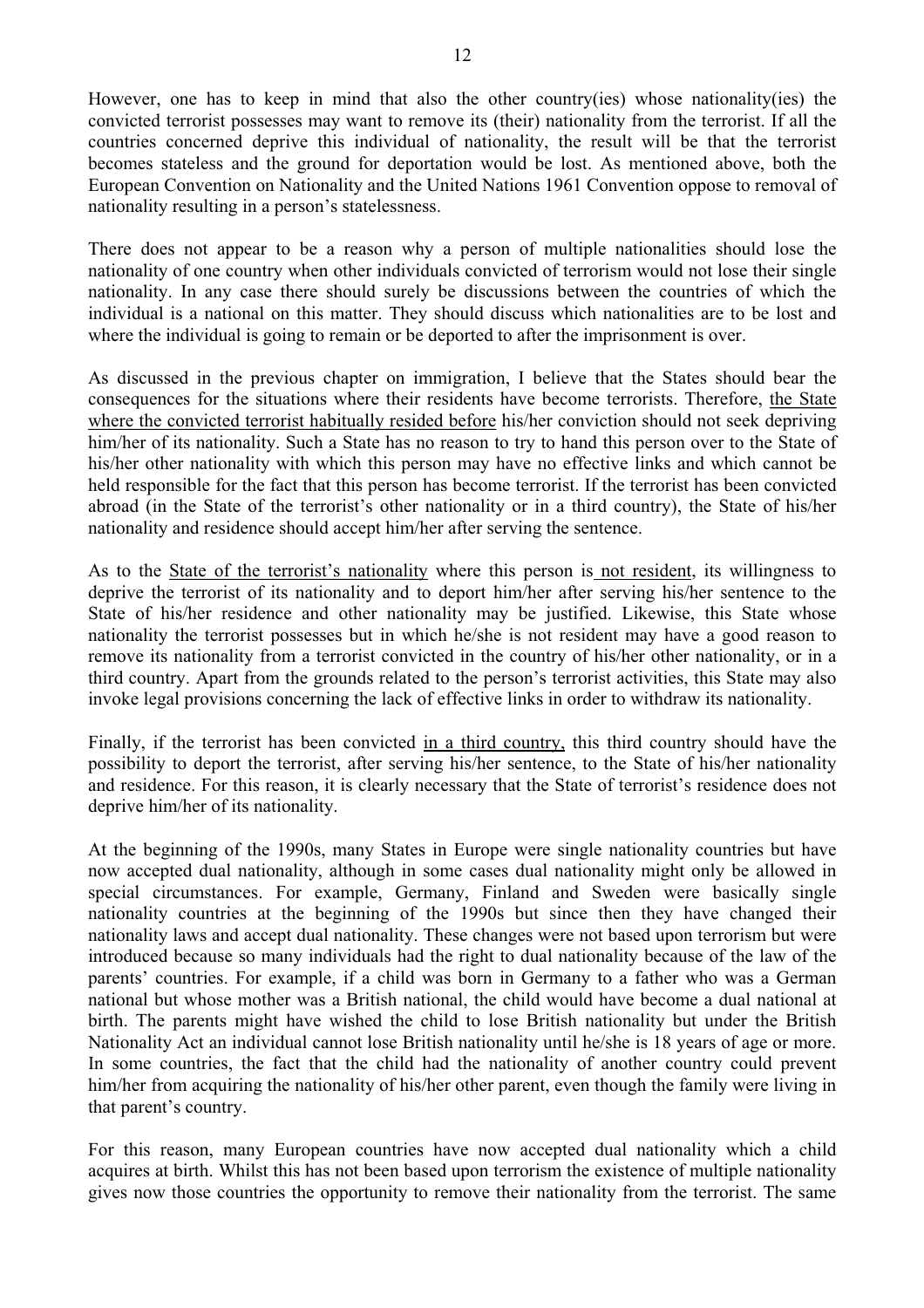opportunity would become available also with respect to naturalised persons who have later become terrorists if the applicants for naturalisation were allowed to retain their existing nationality.

#### **4.4. Removal of nationality from suspected terrorists**

As already discussed above, the States should be first and foremost under the obligation to prosecute persons suspected of being terrorists if they have jurisdiction. It is noteworthy that nationality laws of several European States contain restrictions on renunciation of their nationality in the case where the applicant for renunciation is being prosecuted for a criminal offence. In this case, it appears that the State considers that the person's possession of its nationality has a positive effect on the success of his/her prosecution. In my opinion the same logic should apply here. The deprivation of nati with the State's responsibility to prosecute a terrorist.

According to the European Convention on Nationality, nationality cannot be lost merely on the basis of suspicion. This would amount to arbitrary withdrawal of nationality prohibited by the Convention. Also, as mentioned ab person suspected of terrorism, even if convicted, should not lose his/her nationality if he/she were to become stateless.

There are a great number of international treaties that facilitate international co-operation in criminal matters that can be applied in the case where a State cannot extradite its nationals suspected of terrorism. These treaties can certainly help a State in prosecuting its own nationals.

#### **4.5. Naturalisation**

#### *4.5.1. Criteria, verification and revocation of naturalisation*

Acquiring the nationality in the country of residence could be to the benefit of a terrorist whose extradition might later be sought by his/her country of origin for the offences committed in the past. Considering that the law of his/her country of residence and new nationality may not authorise<br>extradition of nationals, the terrorist would have to be prosecuted in this country where prosecution<br>might be more difficult b

terrorists and thus retain the possibility of extraditing such persons to another country that is in a position to prosecute them efficiently.

In cases where an individual is applying for nationality, in most countries the applicants have to be legally resident in that country, the number of years changing from State to State, as well as to fulfil other criteria stipulated in the national law. In particular, the nationality laws of many European States include the requirement related to 'good character' or absence of a criminal record of the applicant. For example, the British Nationality Act requires an applicant for naturalisation to "be of good character". This offence within a certain period of the application, depending on the nature of the crime and the length of imprisonment. But in some cases, such as when an applicant has been inciting other people to act against the law, then the individual would be regarded as not being of good character, even though he/she has not been prosecuted or convicted.

In other countries, this requirement for naturalisation is more specifically laid down in the national law. In Slovenia, for example, the law requires "*that the person has not been sentenced to a prison*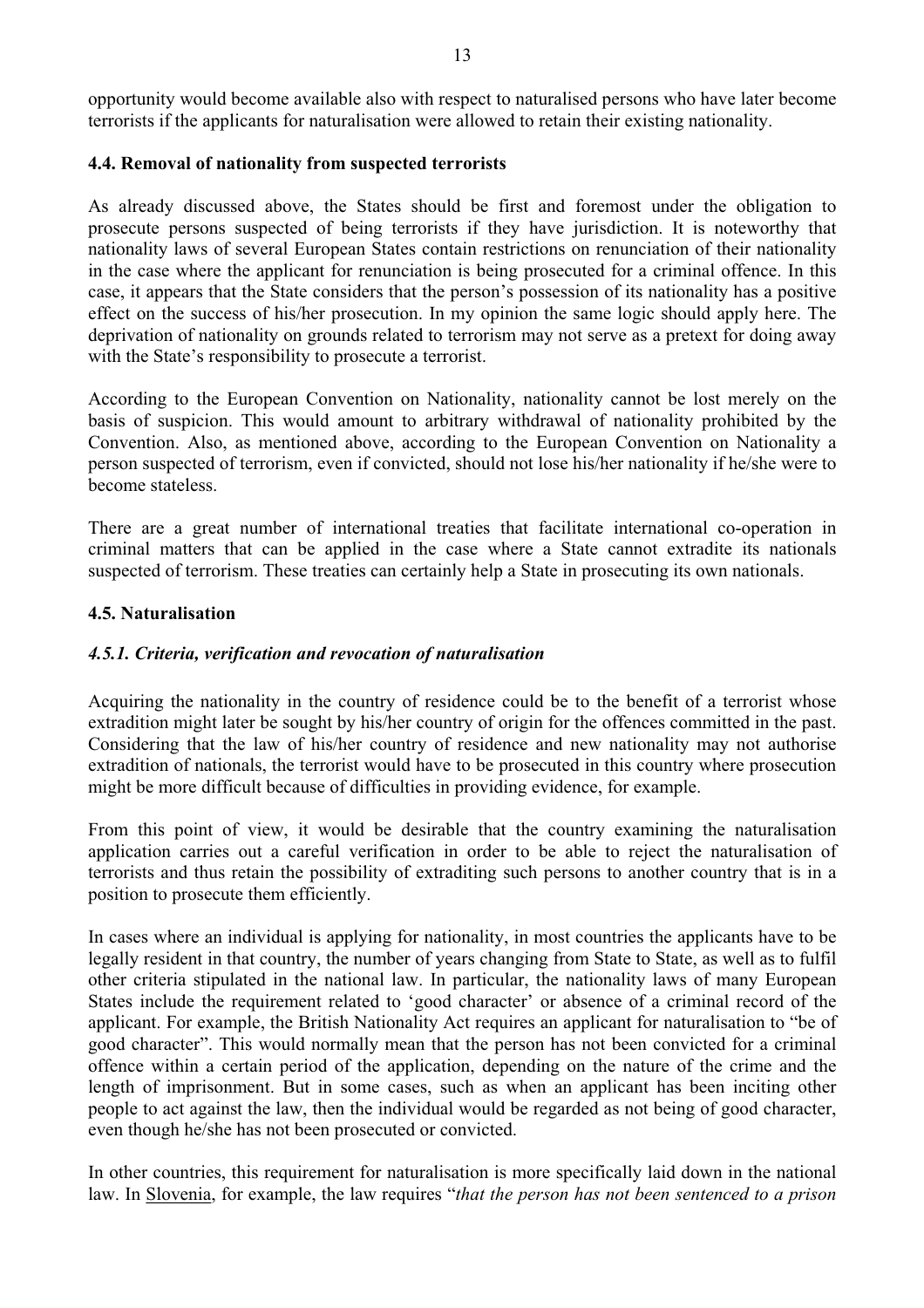*sentence longer than one year in the country of which he/she is a citizen or in Slovenia for a* criminal offence which is prosecuted by law provided that such an offence is punishable pursuant to<br>the regulations of his/her country as well as pursuant to the regulations of the Republic of<br>Slovenia" whilst in Macedonia *instigated against [the applicant] in the state of his nationality or in the Republic of Macedonia*".

When individuals apply for naturalisation in their country of residence, most countries, if not all, make enquiries about them. Obviously most of the enquiries will be related to their behaviour in the country of residence

in their country of origin or in any other countries in which they have been. Failure to state such convictions which become known to their new State of residence should allow the country to deport them.

However, unfortunately, in many such cases the failure of the applicant to be honest when applying for a visa is not discovered until far later. In many such cases the truth becomes known to the government department which is dealing with the application for naturalisation. Failure to notify the conviction results in the applicant being considered of not being "of good character" or that he/she fails to meet the r

Convention on Nationality specifies that the ground for deprivation of nationality because of "acquisition of the nationality of the State Party by means of fraudulent conduct, false information<br>or concealment of any relevant fact attributable to the applicant" applies even if the person<br>becomes stateless. So, a pe upon application for naturalisation or lose it after he/she has been naturalised, regardless of how long it takes for the truth to come through to the country in which he/she is resident and naturalised.

# *4.5.2. Naturalisation and residence*

Finally, it should be noted that the refusal of naturalisation will not automatically result in the loss of residence as well. The two procedures are quite distinct. According to the immigration laws of many European count

When the individual is still subject to immigration restrictions then it is fairly easy for the State to refuse an application for an extension of permitted stay or residence because of the failure of the individual to be the basis that the convictions were based upon their political status.

# **Conclusion**

This Study has shown various implications of immigration and nationality laws on suspected and convicted terrorists. They are not resolved in the treaties, which I have referred to, nor in the other documents regarding terrorism. It would therefore be useful for the Council of Europe to look into this matter and, subject to agreement of the member states, draft a legal instrument explaining and clarifying the different problems discussed in this Study. This could be helpful for the various countries involved with the prosecution of a terrorist, namely, the country(s) of nationality, the country of residence (where different), and the country of conviction or where the terrorist is found